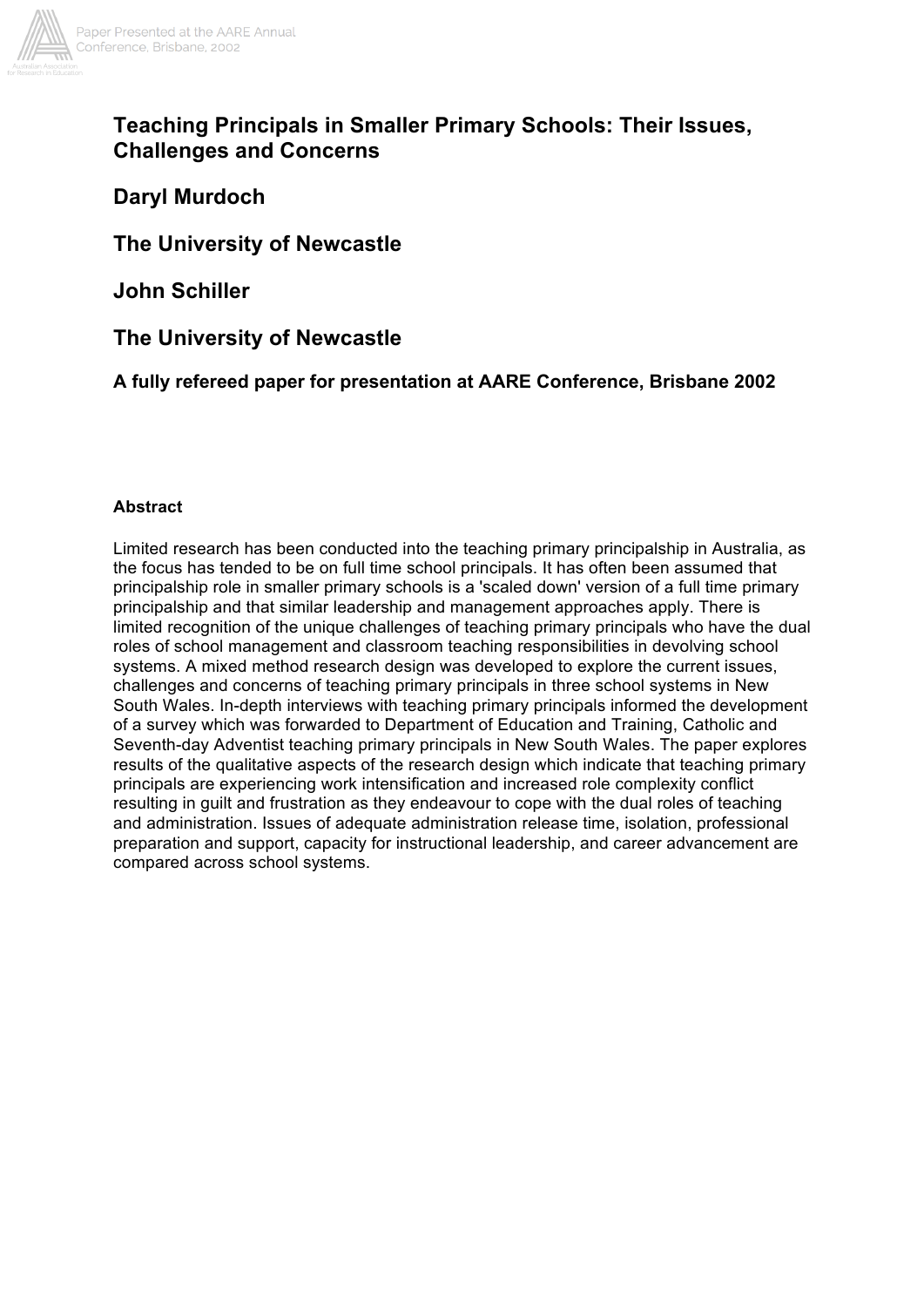

## **THE CONTEXT**

Providing equitable educational opportunities for children in the vast rural regions of Australia has been and remains a challenge for education providers (Boomer, 1988). Therefore, small primary schools have played a significant role in community life across the nation (Lester, 2001). In the 1930's there were 7000 small primary schools, with around 2000 of these in New South Wales. By 1935, nine out of every ten primary schools in Australia had an average attendance below 200 (Bessant, 1978). Teaching primary principals in charge of small schools were *"the heroes in the building of the nation"* (Beare, 1998: 23).

The New South Wales Department of Education and Training is the largest school system in the southern hemisphere. There were 623 teaching primary principals representing 34 per cent of primary principalships in this education system in 2001. These principals were leading schools that were educating 32,724 students out of a total student population of 462,715. In addition there were a further 133 teaching primary principals in the NSW Catholic school system, the fourth largest education system in Australia. In combination, teaching primary principals in these education systems constitute a significant proportion of the NSW primary school leadership base, yet research into their issues challenges and concerns is minimal (Gamage, 1998).

While the teaching primary principalship has always been a unique challenge the complexity of the role has been increased by the restructuring of both public and non-government school systems towards the end of the twentieth century (Gamage, 1998; Wilson & McPake, 1998; Wylie, 1997). School restructuring across the world, with its emphasis on effectiveness, efficiency and accountability, occurred at a time when nations were moving into post-industrial, internationally orientated economies (Beare, 1995; Townsend, 1996). Governments saw education as the key to remaining economically competitive (Caldwell, 1993; Murphy, 1997). All Australian states have embarked on some form of school-based management program during the 1980's and 1990's (Sharpe, 1996), which has directly impacted on the role of the principal (Caldwell, 1993; Wohlstetter, 1995).

Of particular concern were the impact of increased workload and the lack of additional time and resources provided to meet new role expectations (Cavenagh, 1994; Cheng & Chan, 2000; Mulford & Hogan, 1999; Summers & Johnson, 1996). School principals are seen as the "*linchpin"* (Hallinger, 1992: 35) for change in schools and a key factor in successful school improvement (Caldwell & Spinks, 1992; Fullan, 1991, Southworth, 1995; Townsend, 1996). The role of the school principal has undergone significant change as a consequence of devolutionary trends and principals are now required to deal with the dilemmas that autonomy, efficiency and accountability bring to the school setting (Levacic, 1998; Sackney & Dibski, 1994).

## **THE NEED FOR RESEARCH**

There has been extensive research conducted into understanding the leadership role of the school principal (Chapman, 1986; Simpkins et al, 1987; Beck and Murphy, 1993; Hart & Bresdon, 1996; Leithwood et al, 1999). However, little of this research has focused on the challenges, issues and concerns of teaching primary principals in devolving school systems (Boydell, 1990; Dunning, 1993; Pascal & Ribbons, 1998; Wilson & McPake, 1998). Gamage (1998: 39) identified that there was *"a big gap"*in Australian research regarding the complexities of the role of the teaching primary principal in devolved school systems. Teaching principals, with their dual roles of teaching and administration, find themselves in a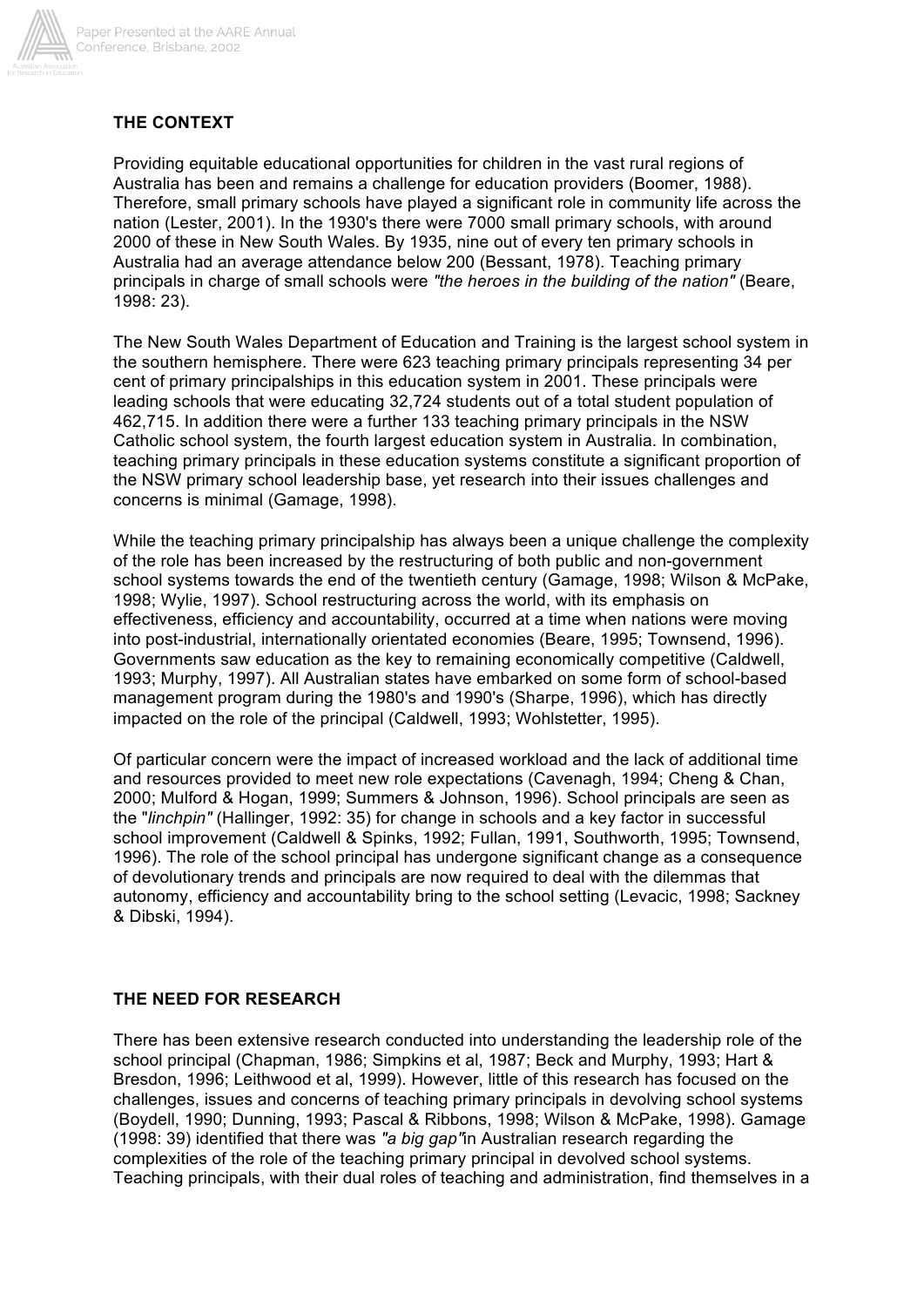

situation where they are caught in the *"slipstream syndrome"* in which they are required to interpret and adapt changes imposed with larger school contexts in mind (Dunning, 1993: 85). All principals have experienced an increase in the complexity of their roles (Sackney & Dibski, 1994; Murphy, 1997). Workloads have increased without provision of adequate resources and training to meet the changing nature of their role (David, 1995; Dempster, 2000; Summers and Johnson, 1996). What impact have these changes had on the teaching principal? Research into what Southworth (1995: 7) terms the *"street realities"* of the teaching primary principalship, in devolving school systems, is needed to develop further understanding of this significant group of school leaders.

#### **International Research**

A search of the literature was mainly directed towards countries with a similar education structure to Australia - England, Wales, Scotland and New Zealand. Governments and education authorities in each of these countries have embarked on similar devolutionary processes to those in Australia.

In the United Kingdom several studies have investigated the viability and cost effectiveness of rural schooling during the period 1960 to 1990. The Gittins Report (1967) and the Plowden Report (1967) are two examples. Few of these studies paid much attention, however, to the unique role of the principal with teaching responsibilities (Dunning, 1993; Wilson & McPake, 1999. The move to Local School Management (LSM) in the United Kingdom commenced in the late 1980's. Changes in governance and management practices brought about by LSM precipitated studies into their impact on primary principals ( Boydell; 1990), Hellawell, 1991; McHugh & McMullan, 1995; Bullock & Thomas, 1994; Southworth, 1995). While teaching heads were often included in their samples, the emphasis was not the issues, challenges and concerns of this group of primary school leaders.

Research into the unique complexities of the role of the teaching head in the rapidly changing educational landscape in the United Kingdom gained some attention in the mid to late 1990's. While Bell & Morrison (1988) conducted research into the dual roles of the teaching head and identified that the focus of the head was clearly on their classroom responsibilities, later researchers such as Evans (1998), Jones, (1999), and Vulliamy & Webb, (1995) found that teaching heads were facing a growing array of challenges in meeting their management, governance and educational leadership roles. Consistently, teaching heads were finding it increasingly difficult to cope with additional management responsibilities while maintaining a focus on the classroom. Work overload and excessive stress levels were identified as major causes of concern.

One of the most extensive studies of the teaching head was a two-year study in Scotland funded by The Scottish Council for Research in Education. In this study by Wilson & McPake (1998), surveys were sent to all primary schools in Scotland with teaching heads and followed by case studies in eighteen small primary schools. A profile of small primary schools in Scotland, which represent 38% of all primary schools, was established and the characteristics of head teachers identified. Management issues in a rapidly changing educational context were identified and support structures for managing change initiatives were listed. Further, a situational management model was proposed for principals effecting change in small primary schools.

In New Zealand school based management emanated from the government's 1989 Education Reforms. Under the banner of 'Tomorrows Schools', devolution of management and governance responsibilities to Boards of Trustees occurred rapidly while a Education Review Office (ERO) was established to ensure that all schools were accountable for governments funds and were meeting their legislative requirements. Wylie (1997) conducted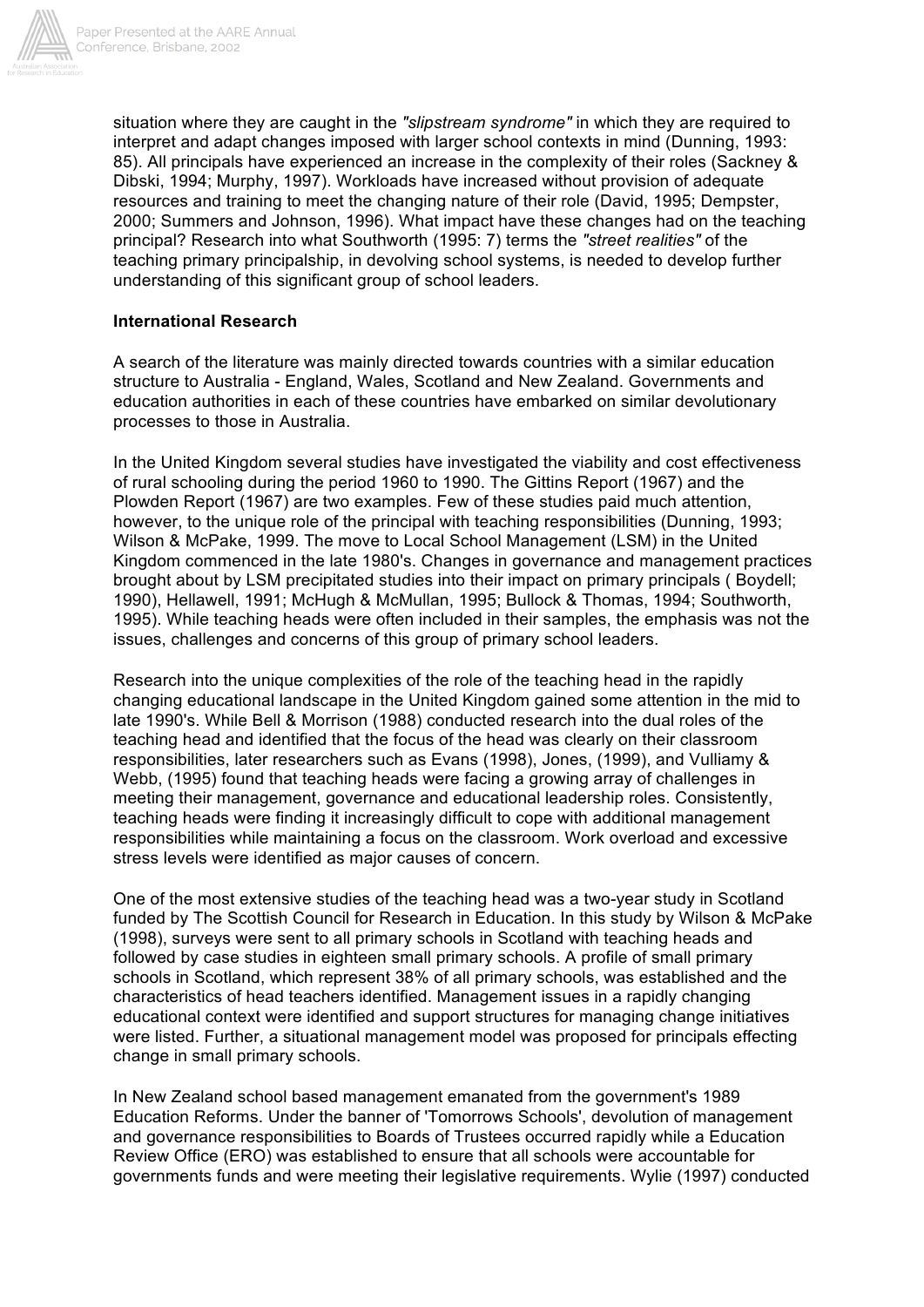

research on behalf of the New Zealand Council for Educational Research regarding the impact of 'Tomorrows Schools' on educational stakeholders at the school site. A series of reports was generated, with the final report, 'Self-managing Schools Seven Years On: What Have We Learnt?' published in 1997. Reference is made to the unique challenges of teaching primary principals and the workload created by these challenges. However, the teaching principalship is only a minor focus in the report.

Concern for the welfare of teaching primary principals in New Zealand led to the New Zealand Education Institute Te Riu Roa, employing Chartwell Consultants to explore the workloads of primary teaching principals. A survey conducted by Livingstone (1999) provided valuable insights into the issues, challenges and concerns of teaching primary principals in New Zealand. Of particular note was the increasing workload faced by teaching principals, associated stress levels and impact on personal and family life.

#### **Australian Research**

Research by Dean (1988), Nolan (1997) and Lester (2001) highlighted the challenges faced by principals in one-teacher, P6 (enrolment of 1-25 pupils) schools. While their experience mirrors many of the challenges faced by P5 (enrolment of 26-159 pupils) teaching principals, the added responsibility of providing support and professional development for staff members is a dynamic missing in one-teacher schools.

Lyall (1993) explored the impact of school based management initiatives on New South Wales government primary and secondary principals and concluded that principals were facing an unreasonable rate of change and that they were losing touch with the classroom and instructional leadership as they found themselves pushed into more managerial and entrepreneurial roles. Case study research by Hatton (1995) explored the impact of school development planning - an aspect of school based management - on a teaching primary principal in an isolated, disadvantaged P5 government school principal in New South Wales. The data demonstrated that to make corporate managerialism work in small primary schools, a significant additional load is placed on the teaching principal which impacts on personal well being, family life and tenure.

Cross (1992) surveyed PP5/PP6 teaching primary principals on the North Coast region of New South Wales to ascertain levels of occupational stress experienced by teaching primary principals as they endeavoured to implement the Schools Renewal Strategy introduced in 1990. Major stressors were identified by Cross, (1992: 80-81) as the: *dual role of teacher/administrator, emphasis on documentation, responsibility of devolution, role overload, sufficient time to address administrative tasks, paperwork and surveys from Regional office, policy changes, interruptions during the working day, and curriculum development".* Further Cross found that 89 per cent of teaching principals in his study were either moderately stressed or extremely stressed primarily as a consequence of the additional workload and expectations accruing from the Schools Renewal Strategy, despite the fact that they viewed the changes associated with the strategy as *"necessary, challenging and exciting"* Cross (1992: 101).

Enever (1997) conducted a comparative study of stress and burnout levels of teaching and non- teaching government primary principals in three regions of New South Wales. Using the Maslach Burnout Inventory it was found that teaching primary principals experienced a higher degree of emotional exhaustion and depersonalisation while experiencing a lower degree of personal accomplishment than their non-teaching counterparts. Stressors were identified : workload, time constraints, clerical work, catering for individual pupil needs, curriculum implementation, and multigrade classroom organization. At a system and community level, stressors also identified: perceived unrealistic expectations, lack of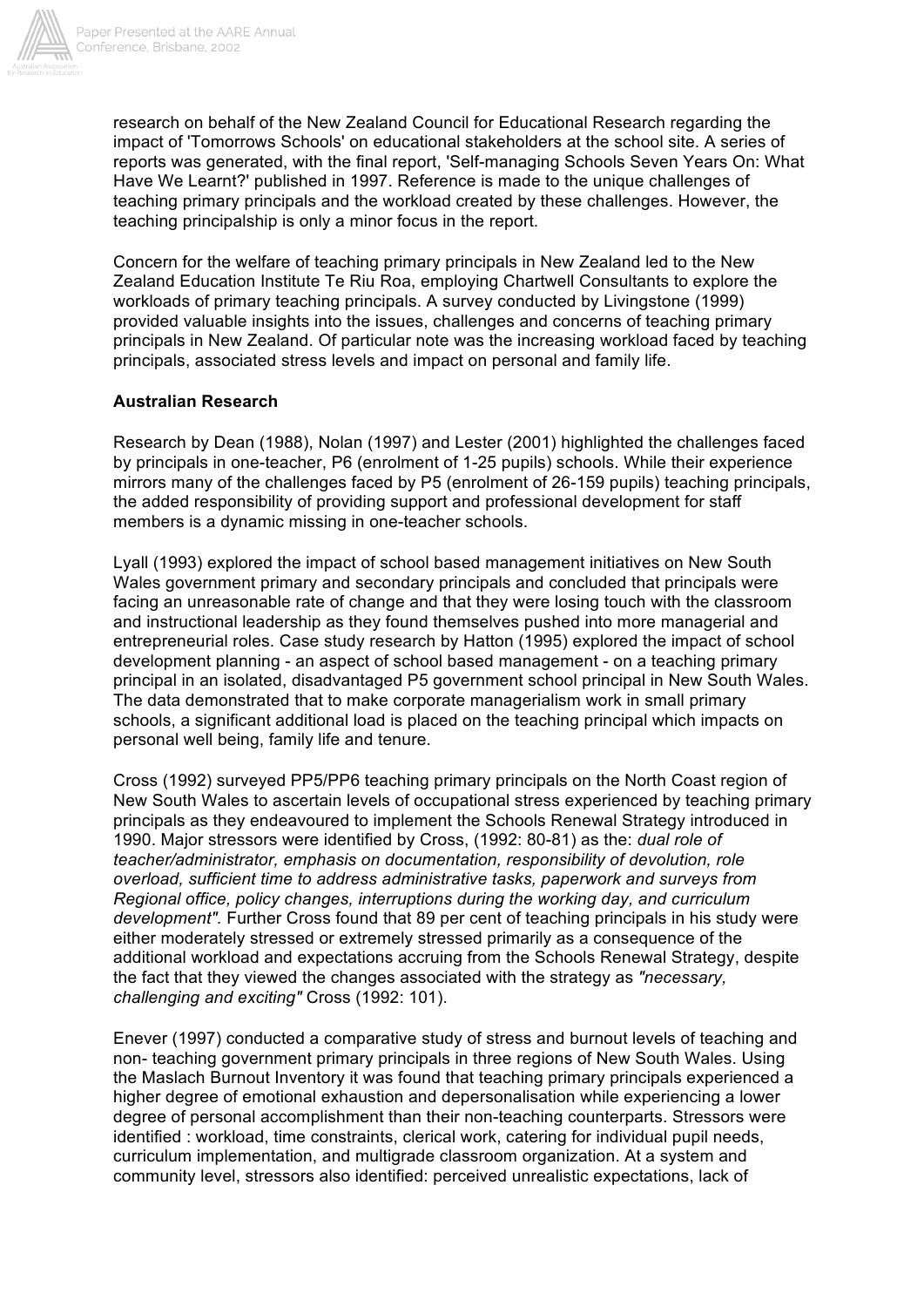

promotional opportunities, lack of recognition, and lack of appropriate support and understanding.

The most recent Australian research into the teaching principalship was conducted by Gamage (1998) who conducted survey and interview research with fifty P5/P6 government primary schools in the Hunter Valley region of New South Wales regarding their problems and concerns. The catalyst for Gamage's research was personal experience with a deputy primary principal who shortly after assuming the duties of a PP5 government primary school principal withdrew from a Masters program and subsequently retired from the principalship position, within two years, on medical grounds. Teaching primary principals in this study identified the challenge of time management, inadequate principal release time, and unplanned interruptions while teaching as their most pressing concerns. Other problems noted included inadequate senior school assistant time, the need for unilateral decision making, lack of an executive group, difficulty organising staff development, the challenge of attracting and retaining competent staff, and limited promotional opportunities.

While the above research conducted by Cross, (1992), Enever (1997) and Gamage (1998) yielded valuable data into the issues, challenges and concerns of teaching primary principals, it did not to seek an in-depth understanding of the 'lived' experience of a broad cross section of teaching primary principals across a range of school systems in New South Wales. Neither did the research differentiate between P5/P6 teaching principals with P5 principals having the additional dynamic of considerable staff support and professional development responsibilities.

### **RESEARCH DESIGN**

Given the paucity of prior research regarding the challenges, issues and concerns of the teaching primary principal in New South Wales, a research design was developed which was emergent, flexible and heuristic in intent (Mishler, 1990; Nielsen, 1994). Elements of this mixed-method design included semi-structured interviews, work-log journals, document examination and the subsequent development of a questionnaire (See Figure 1). The utilization of both qualitative and quantitative research methods provided insights into the research problem that individual methods may not have provided (Creswell, 1994).



**Figure 1. Research design: teaching primary principals issues, challenges and concerns.**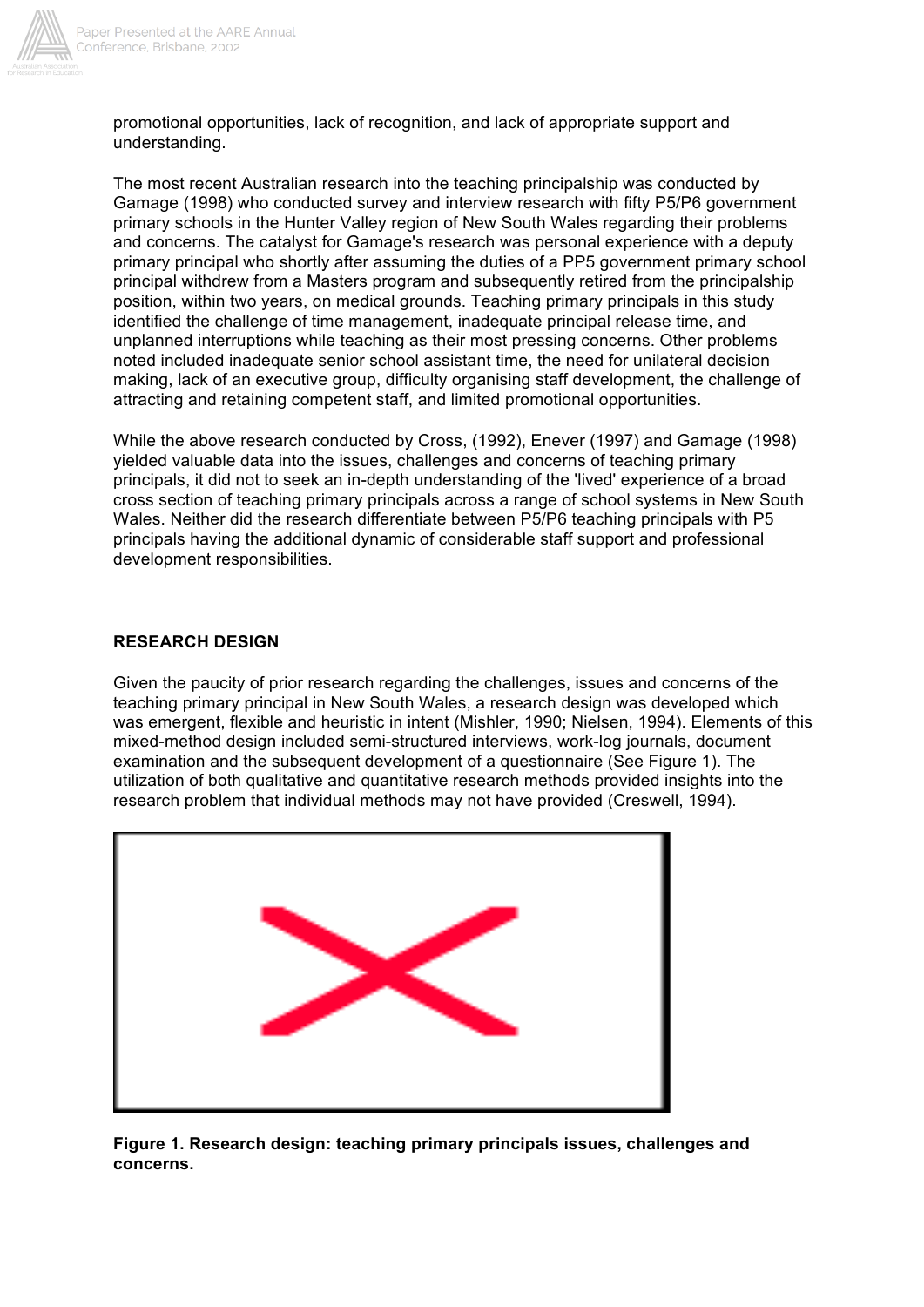

Due to the dearth of research regarding the complexities of the role of the teaching principal in the smaller primary school in Australia, the first stage of the research process was designed to gain a broader understanding of these complexities. To achieve this goal qualitative methods of data collection were utilized (Creswell, 1994). General research questions guiding the first stage of the mixed research design were:

- *What does it feel like to be a teaching principal in a smaller primary school?*
- *What are the issues and challenges that teaching principals experience in their leadership and management roles in smaller primary schools?*
- *To what extent are teaching principals in smaller primary schools able to participate in school improvement initiatives?*
- *What professional support do teaching principals in smaller primary schools require in order to meet the demands of their role?*
- *What are the career aspirations of teaching principals in smaller primary schools?*

In-depth interviews were employed as the major qualitative research tool (Holstein, 1995; Kvale, 1996; Minichiello et al, 1995). Following an extensive review of relevant literature, a semi-structured interview guide was developed and piloted. Two in-depth interviews were conducted with a purposeful sample of three P5 teaching primary principals from three different school systems - NSW Department of Education and Training, NSW Catholic, and NSW Seventh-day Adventist. The purposeful sample was comprised of five male and four female teaching principals. Additional qualitative data to support the processes of triangulation and crystallization included: collection of documents, interviews with school secretaries, and administration of a work-log which the nine participating principals maintained for a full seven-day period. The NUD\*IST Classic Version 4 software package was used to assist with the processes of coding, analysis and interpretation of interview data.

All of the teaching principals in the purposeful sample were categorised as PP5 principals. This New South Wales Department of Education and Training designation is given to teaching principals who administer schools with enrolments between 26 and 159 students. PP5 teaching principals maintain major classroom responsibilities with a set class of students while endeavouring to cover administration duties and educational leadership functions. While recognizing the significant challenges which one-teacher, PP6 principals face, they do not have responsibility for providing educational leadership and support for a team of teaching colleagues.

## **RESEARCH FINDINGS**

#### **Positive Perceptions of the Teaching Principalship**

While teaching primary principals face many challenges there are aspects of their role that they find enjoyable. The sense of community that comes from working closely with children, parents and staff members was a dynamic that many teaching principals found rewarding. Working collegially with a staff team, knowing each child personally and being able to chat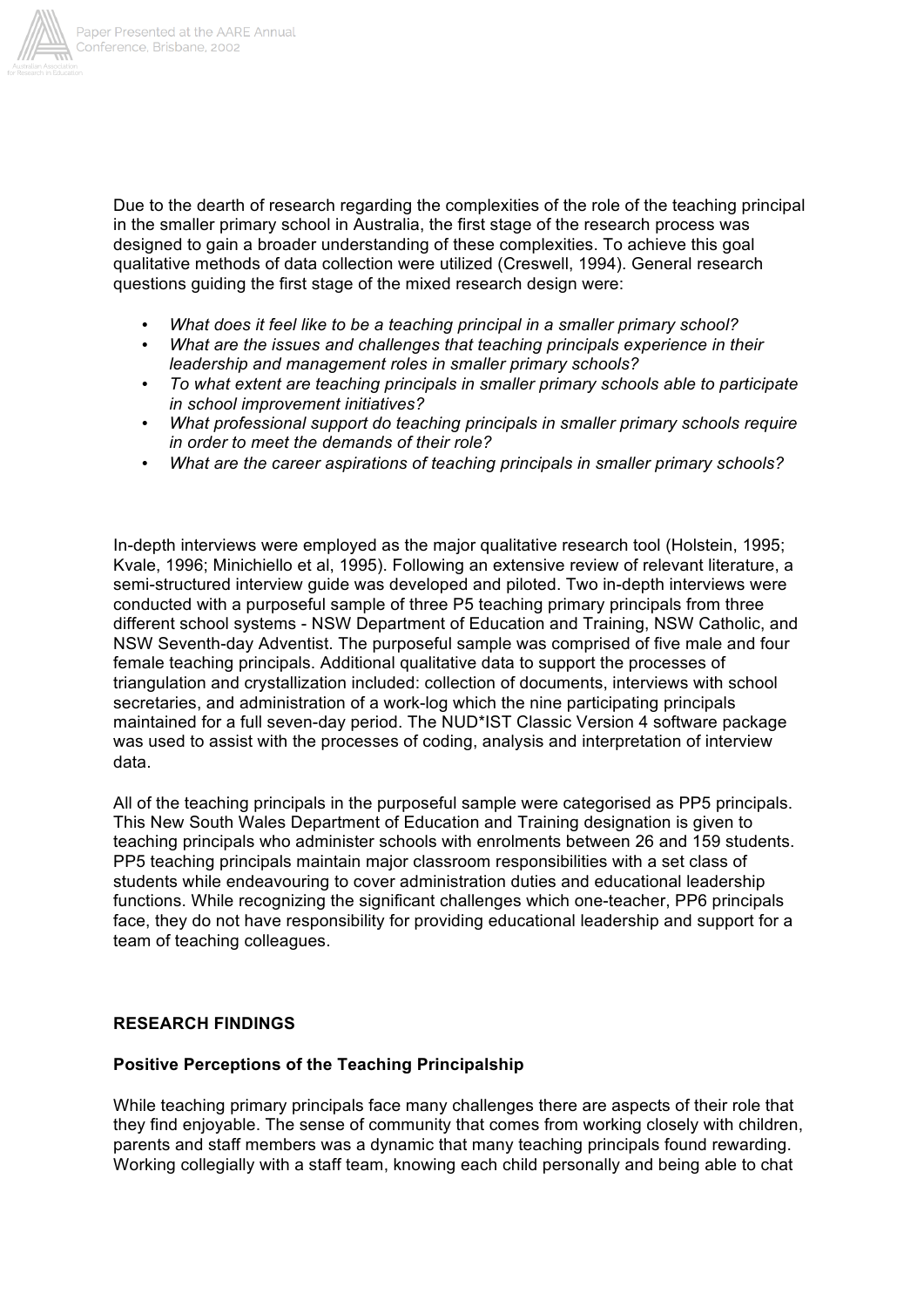

informally with parents was important to them. They felt that they were able to make a tangible difference in the lives of children, as reflected in these comments:

*"I'm here because I feel I can make a difference and I enjoy that, I get job satisfaction from that" (SDA 1).*

*"Small schoolies can say at the end of the day, 'I made a difference'"(Catholic 2).*

*"We know all the children, we talk about all the children, we can target children easier, we can see how they're improving and it is easier then to provide help" (State 3).*

Teaching primary principals also enjoyed maintaining their teaching role and found this to be one of the most rewarding aspects of their role. As one informant commented, *"the joy of the job is being on class"(State 1).* Many full time principals regret having to leave the classroom behind (Lyall, 1993; McPake, 1998), whereas teaching principals feel that they have the best of both worlds. They often resent the intrusion of management issues into the classroom realm and endeavour jealously to guard the classroom environment while 'on class'. The increase of management and accountability responsibilities associated with devolution has detracted from the time and energy that teaching principals are able give to their class. This is a source of considerable frustration and concern as the following comments illustrate:

*"I'm compromising the classroom environment and I don't know what to do about it"(SDA 3).*

*"I get a lot of job satisfaction being a teaching principal but I think that it is gradually eroding because I do feel guilty that I just don't get enough time doing my core business"(State 3).*

*"The biggest factor that weighs on you is that you get called out of class so frequently and you're responsible for that class of children - an enormous worry" (Catholic 2).*

#### **Challenges of Managing the Dual Roles**

Teaching primary principals are finding that balancing the demands of teaching and management responsibilities difficult since the introduction of SBM and associated accountability requirements. On one hand they feel a strong sense of responsibility to their class of students' and their learning needs, knowing that the parent community will judge them according to students well-being and progress. At the same time they are attempting to meet the growing list of accountability requirements required by system authorities who tend to view them as managers rather than as teachers. It is a difficult and never ending juggling act. As one beginning teaching principal put it:

*"It is like a clown on a stage who is juggling all the balls and he is dropping some of them. Well I haven't got to the point, I don't think, of dropping anything major, that anyone would notice, but I can tell you that the clown is getting a bit tired, you know and some balls are going to drop soon if there is not something that comes up and says long term you can handle this" (SDA 3).*

There a number of factors which impact upon teaching principals' ability to manage their dual roles, including teaching and administrative experience, amount of administrative release time allocated by the system, hours of clerical assistance allocated, and the number and experience of staff members (Wilson & McPake, 1998; Gamage, 1998). These factors are discussed in the following section.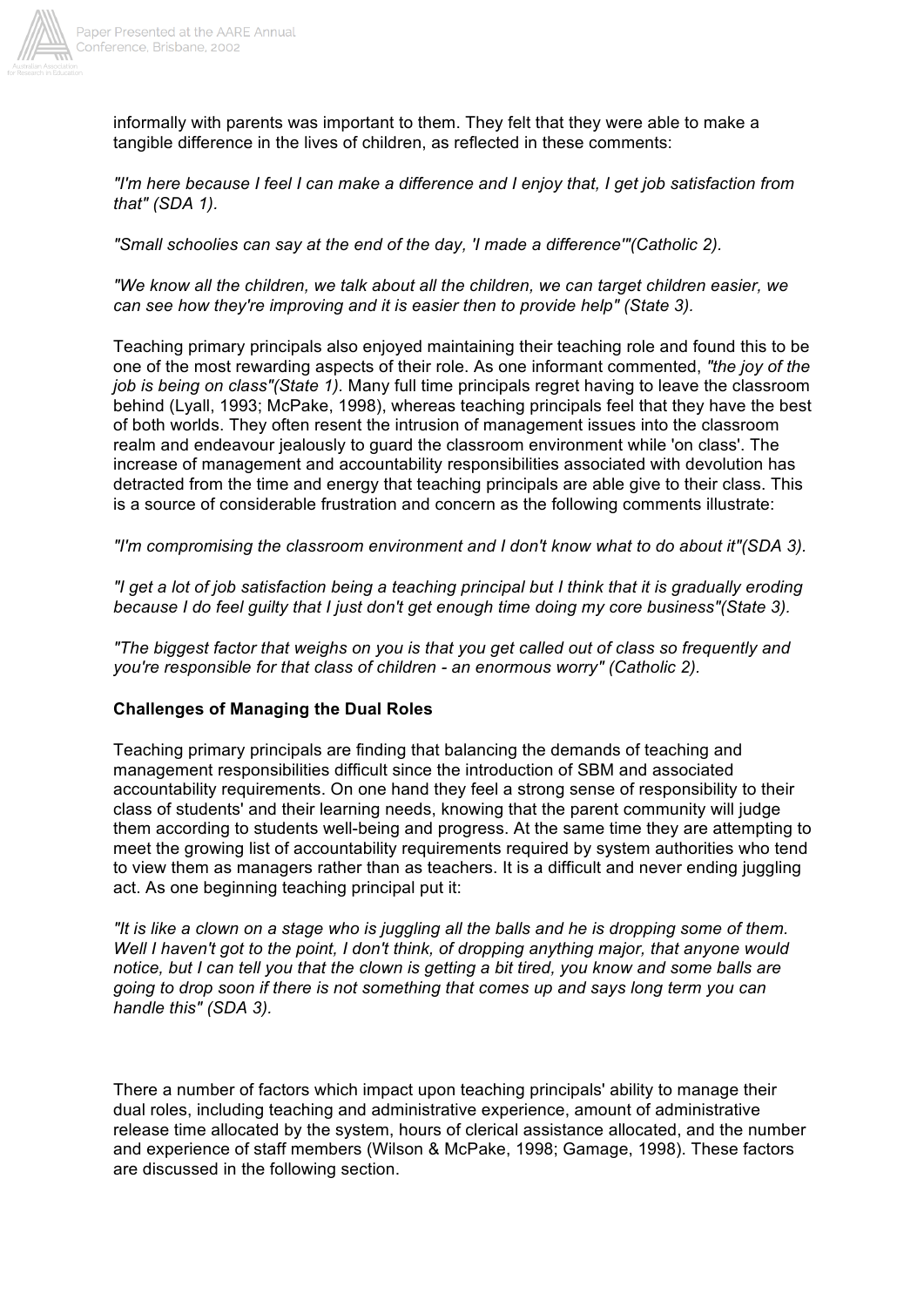

## **1. Teaching and Administrative Experience**

Principals interviewed all had considerable teaching experience prior to their appointment. Figure 2 indicates the years of principalship experience of each teaching principal interviewed. All Seventh-day Adventist principals were in the second year of their first teaching principalship while Catholic and State principals generally had considerable experience. As part of Stage one of the research design, each of the nine principals kept a workload journal at a predetermined time for a period of seven days. While the workload recorded by principals during this week may not necessarily be typical of their working lives, there appears to be a link between principalship experience and hours worked (See Figure 3). Comments by a Catholic and a Seventh-day Adventist teaching principal reflecting on their first year in the role offer an insight into the challenges faced by beginning teaching principals:

*"My first year that I was here, I was never going home before 11pm"(Catholic 1).*

*"I am not keeping on top of all areas of the school at the moment, I can see that, but I am making headway and I am working from six in the morning till ten at night regularly" (SDA 3).*



#### **Figure 2. Years of experience as a teaching principal**

#### **Figure 3. Comparison of teaching principals' experience and hours worked**

Of interest in the current study, however, is the finding that all teaching principals, regardless of their experience, were finding it a major challenge to do justice to their dual roles resulting in considerable feelings of guilt and frustration: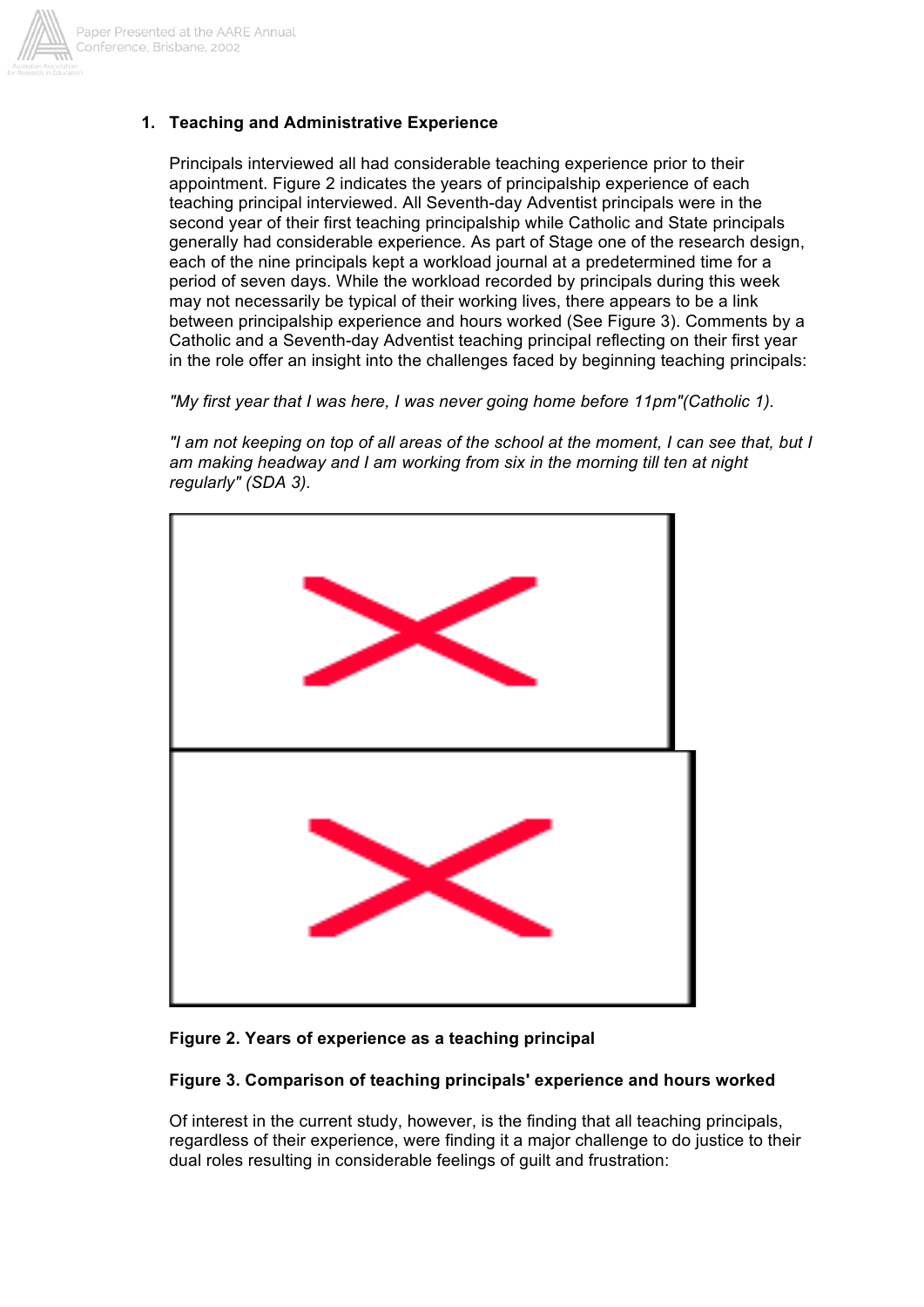

*"I actually feel guilty that I haven't done lots of things (Catholic 3).*

*"Being a teaching principal creates a little frustration regarding your classroom performance and I actually think that it doesn't do your self confidence any good"(State 2).*

*"The longer that you have been a teaching principal the more likely you are to end up stressed at the end and I think the system really has got to do something"(Catholic 2).*

Prolonged feelings of guilt and frustration are recipes for high stress levels and burnout. The teaching principalship has been shown to be particularly prone to these conditions (Cross, 1992; Enever, 1997). The majority of principals in this current study regardless of experience commented on the impact that the teaching principalship was having on their health and well being. The following comments are indicative:

*"The small school principalship is a burn out field waiting to happen"(Catholic 2).*

*"For the sake of my health I have got to look at some options regarding my future" (SDA 3).*

*"I hate to say it but I think that I am getting into burnout" (State 3).*

Stress and burnout have impact upon family life, personal relations and social involvement. Livingstone (1999) found that four out of every five teaching principals in his New Zealand study felt that their family life was suffering. Hatton (1995: 30) in a study of a teaching principal in a small rural New South Wales town found that *efficiency and effectiveness are being achieved at considerable personal cost".* Teaching primary principals interviewed in the current study agree:

*"It takes its toll on family when it is difficult to leave work at school"(SDA 3).*

*"In the first couple of years I don't think I saw my family of a weekend"(Catholic 1).*

*"You need an understanding family because often they don't see you a lot" (State 2).*

#### **2. Amount of Administrative Release Time**

Levels of administrative release time varied considerably across the three school systems (See Table 1). Catholic and Seventh-day Adventist teaching principals receive release time based on a sliding enrolment scale. Both systems have increased the levels of administrative release time recently. Their State counterparts receive a fixed 28 days per year for administrative duties. A significant number of these days are taken by the system for mandatory training programs or District Principals meetings. Often they are left with less than 20 days per year for administrative release. This equates to half a day a week. Finding relief teachers prepared to make a regular commitment to such limited hours are difficult. As a consequence administration functions are sandwiched into the school day or done before or after school or on weekends rather than at a regular weekly time.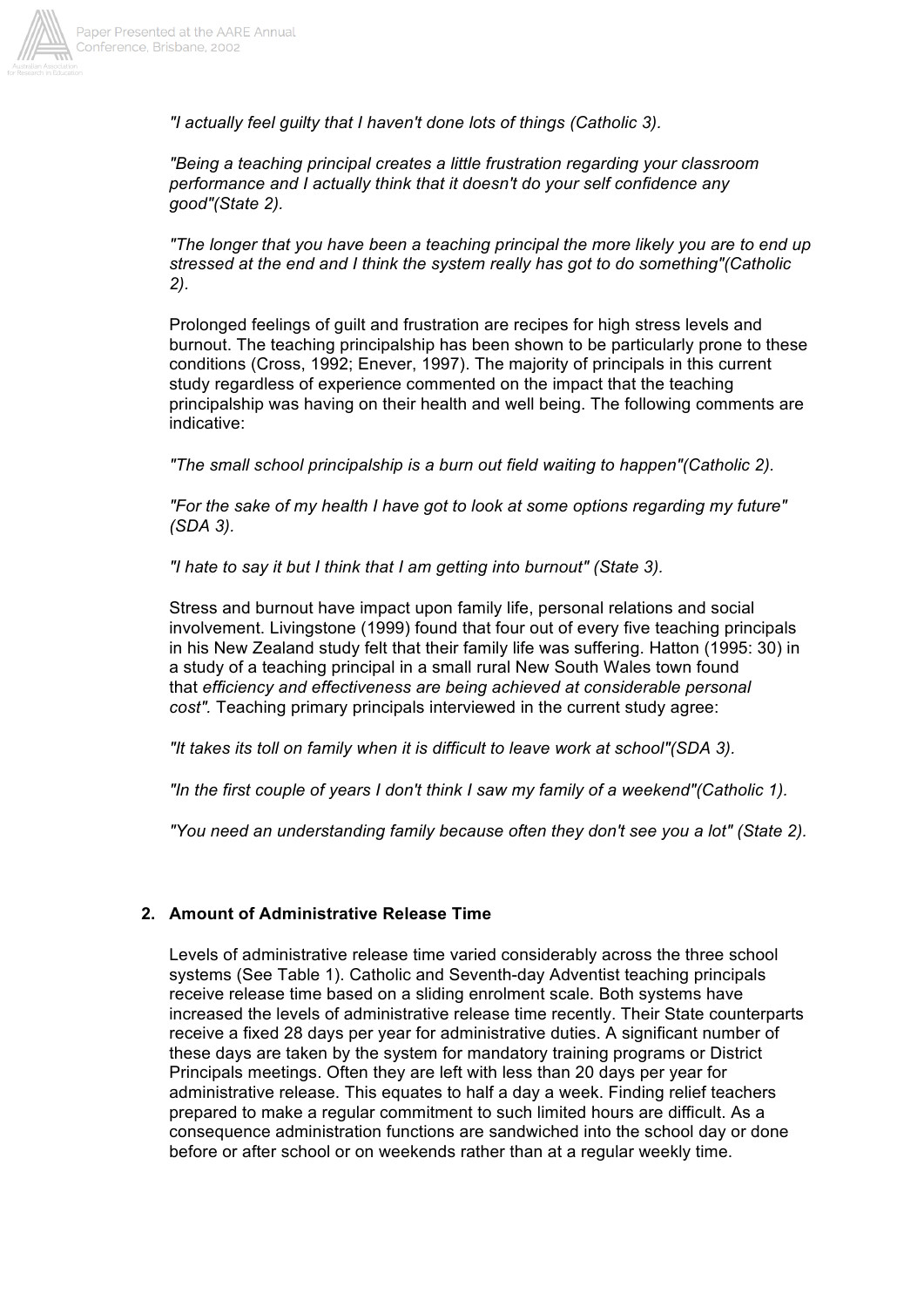

|                            | <b>Catholic</b>              | <b>DET</b>                       | <b>SDA</b>                   |
|----------------------------|------------------------------|----------------------------------|------------------------------|
| <b>Enrolment/Principal</b> | $1-100 = 0.4$ release        | $26-159 = 0.1$ approx<br>release | $0-50 = 0.2$ release         |
| <b>Release</b>             | $101 - 125 = 0.5$<br>release | (28 days per year)               | $51-75 = 0.35$<br>release    |
|                            | $126-150 = 0.6$<br>release   |                                  | $76-100 = 0.55$<br>release   |
|                            |                              |                                  | $101 - 125 = 0.7$<br>release |
|                            |                              |                                  | $126-150 = 0.85$<br>release  |

### **Table 1 Comparison of administrative release time of NSW school systems' teaching primary principals**

No teaching principal found the amount of release time allocated by his or her system adequate. Interestingly the three Catholic principals interviewed had managed to 'arrange' their role so that they no longer had responsibility for a set class. These arrangements had commenced at the beginning of 2001, just prior to the time of interviews. The rationale for this creative approach was simple, *"nobody can service two masters. You can't work in a classroom for the simple fact that there is too much administration to do" (Catholic 3).*

Administrative responsibilities have increased significantly due to the complex demands of both devolved management functions and the increase in system accountability requirements. Curriculum documentation, basic skills testing, paperwork, school development plans, annual school reports and the growing range of legal issues that schools must attend to have all added to the teaching principal's load. Increases in human resource support to cope with these expectations have been slow in coming and generally insufficient to lighten workload significantly.

In the New Zealand context, Wylie (1997) found that teaching principals were working, on average, 60.2 hours per week, while their non-teaching counterparts were working 58.7 hours per week. Livingstone (1999) found, in his New Zealand study, that teaching primary principals were working an average of 65 hours per week. The New South Wales Teachers Federation, found that teaching primary principals were working 60.8 hours per week. Analysis of the work-logs of the nine teaching principals interviewed indicates that Seventh-day Adventist principals were working 64 hours per week, Catholic principals 59 hours per week, and State principals 55 hours per week in the designated week.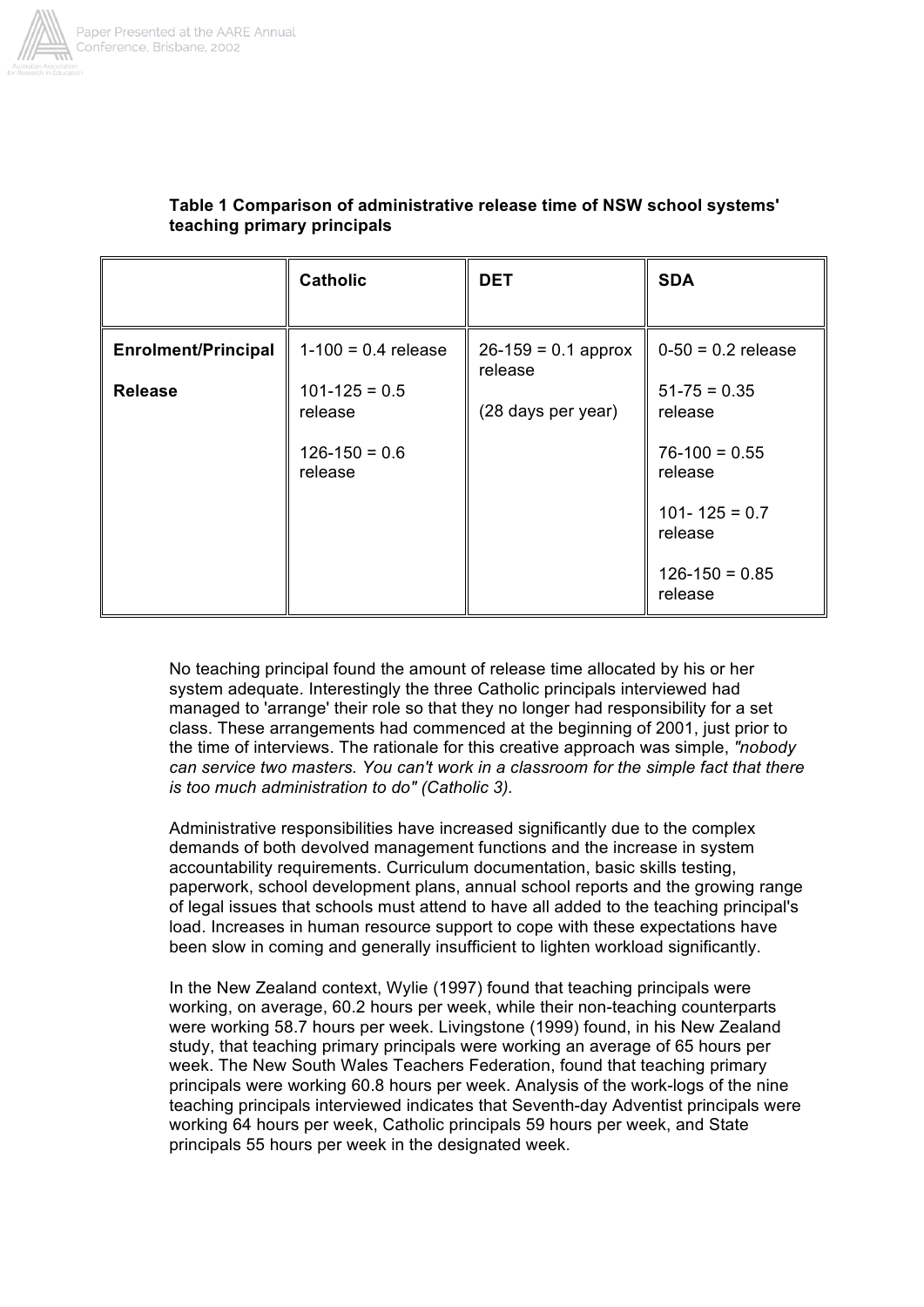

Teaching principals feel that they are required to cover all the same administrative responsibilities of a full time principal. As a State principal put it, *"they are giving us as much work as every other principal but we have got no extra time" (State 2).* The volume of management tasks has increased under devolution and so has its complexity. However, teaching principals, particularly in State schools do not feel that they are being listened to as illustrated by the following comment:

*"There seems to be little understanding of what small schools are having difficulty with - the amount of administrative tasks, mail, faxes, email overload. Small school principals have no time to fully prepare policies, units and programs unless you work all weekend" (State 1).*

## **3. Clerical Assistance**

The support of an experienced clerical assistant was greatly appreciated. When present in the school they were able to reduce the number of interruptions faced by the principal and handle a wide range of 'administrivia' that would normally distract the principal from classroom responsibilities. Many were seen to be an integral part of the staff team, sharing the additional management responsibilities associated with devolution. The following comments illustrate teaching principals' perceptions of their clerical assistant:

*"If you have the right person it is excellent. It makes a big difference"(State 2).*

*"I have a fabulous secretary. I have got her working half time flat out. She is superb. If she left I would quit"(SDA 2).*

*"My clerical assistant could do this interview for me. She knows everything. With our school budget she is just brilliant" (Catholic 1).*

The amount of time allocated for a clerical assistant impacted significantly on their ability to support their principal. Table 2 outlines the amount of release time allocated by school systems for clerical support. State principals with more than fifty students have a full time secretary, which enables them to shield the principal form many unnecessary interruptions and to share many administrative roles.

| <b>SCHOOL SYSTEM</b> | <b>ENROLMENTS</b> | <b>SCHOOL ASSISTANT</b><br><b>HOURS</b> |  |
|----------------------|-------------------|-----------------------------------------|--|
| <b>Catholic</b>      | $1 - 100$         | 18                                      |  |
|                      | $101 - 200$       | 24                                      |  |
| <b>D.E.T.</b>        | $1 - 49$          | 12                                      |  |

| Table 2. Comparison of school clerical assistant hours across school systems |  |  |  |  |
|------------------------------------------------------------------------------|--|--|--|--|
|                                                                              |  |  |  |  |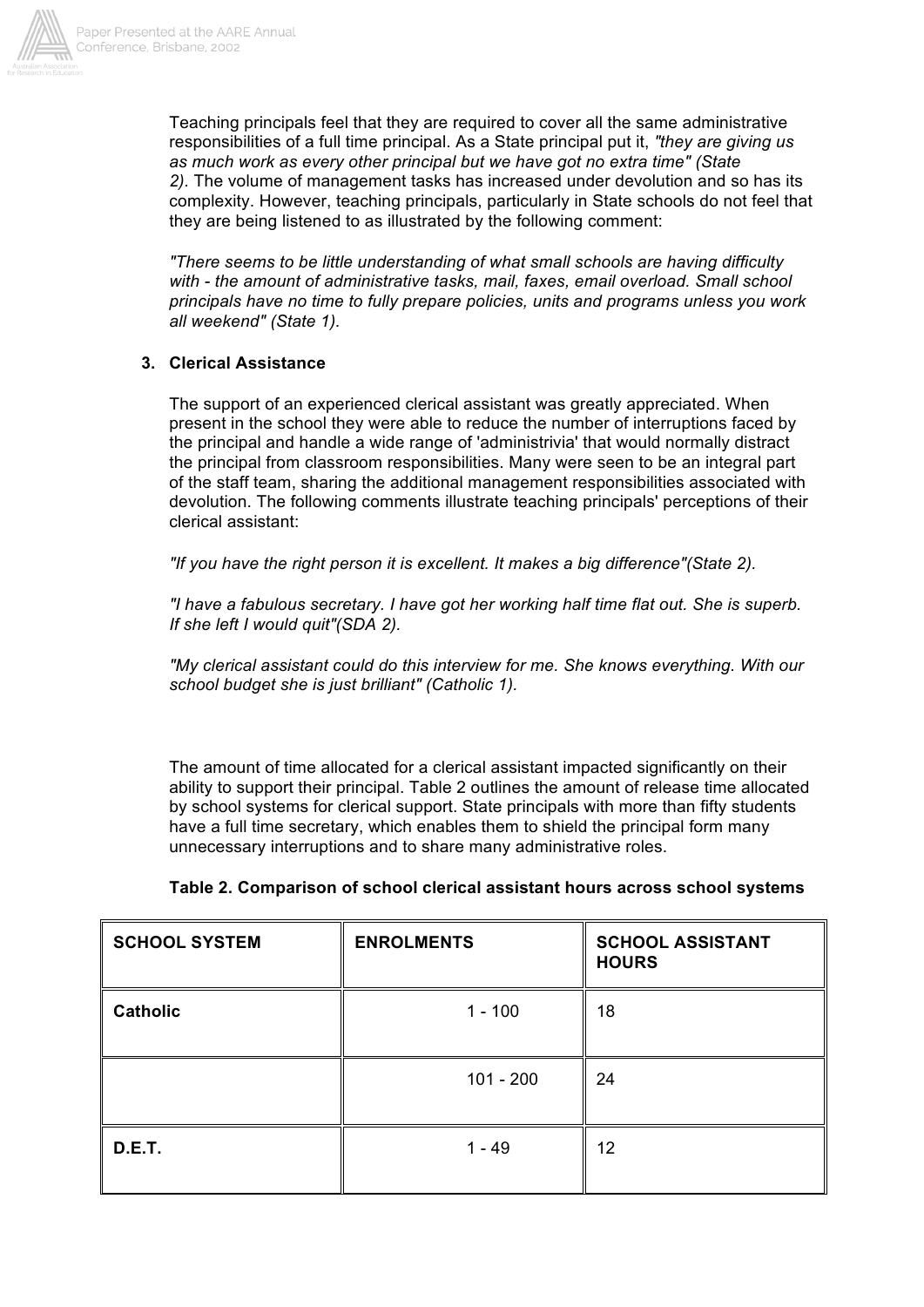

|         | $50 - 159$ | 30 |
|---------|------------|----|
| *S.D.A. | $1 - 75$   | 4  |
|         | 76 - 150   | 8  |
|         | 151 - 200  | 16 |

\* Note: School Boards may increase school assistant hours by fifty percent.

In schools where secretaries are part-time they are sorely missed on the days when they are not present in the school. As a Catholic principal put it, *"in a small school the school secretary is invaluable, if they are not here you're really up the creek" (Catholic 2). '*Being up the creek' means that the principal or other staffmembers are required to answer phones, care for sick children, contact parents, follow up parental requests and deal with visiting sales personnel. The fragmentation of the workday and its associated frustrations are illustrated by the following observation from a State principal:

*"But when you are at school that release, as far as administration goes, is pretty well useless because the phone rings and you can't get onto any real administration policy, decision, programming tasks - your day is interrupted constantly by the phone, people coming to see you, kids walking through the office to the storeroom"(State 1).*

Interviews with school clerical assistants revealed that they viewed themselves as gate-keepers. Three levels of gate keeping were identified. At the first level clerical assistants guard the principal from interruptions by handling phone calls, e-mails, mail, teacher and students requests and visitors to the school. At the second level the clerical assistant filters information and requests from parents and in turn passes information about school events and classroom activities back to parents. At this gate keeping level they are able to 'test the wind' and inform the principal of possible issues and concerns and also allay parental concerns regarding problems their child may have encountered. The highest level of gate keeping attended to by the clerical assistant was endeavouring to protect the principal from work overload on any given day. This was achieved by being aware of the principal's current workload and using timing and tact in adding to the existing 'to do' list.

'Gate keeping' was governed by the time provided for a clerical assistant and their experience. Many part-time clerical assistants were working many additional hours voluntarily to support the principal and staff. However, they were frustrated that they were not able to offer the degree of support that they felt was needed to enable teaching and learning to be the highest priority. Full time clerical assistants found that they were able to move towards higher levels of gate keeping and reduce the overall workload of principals.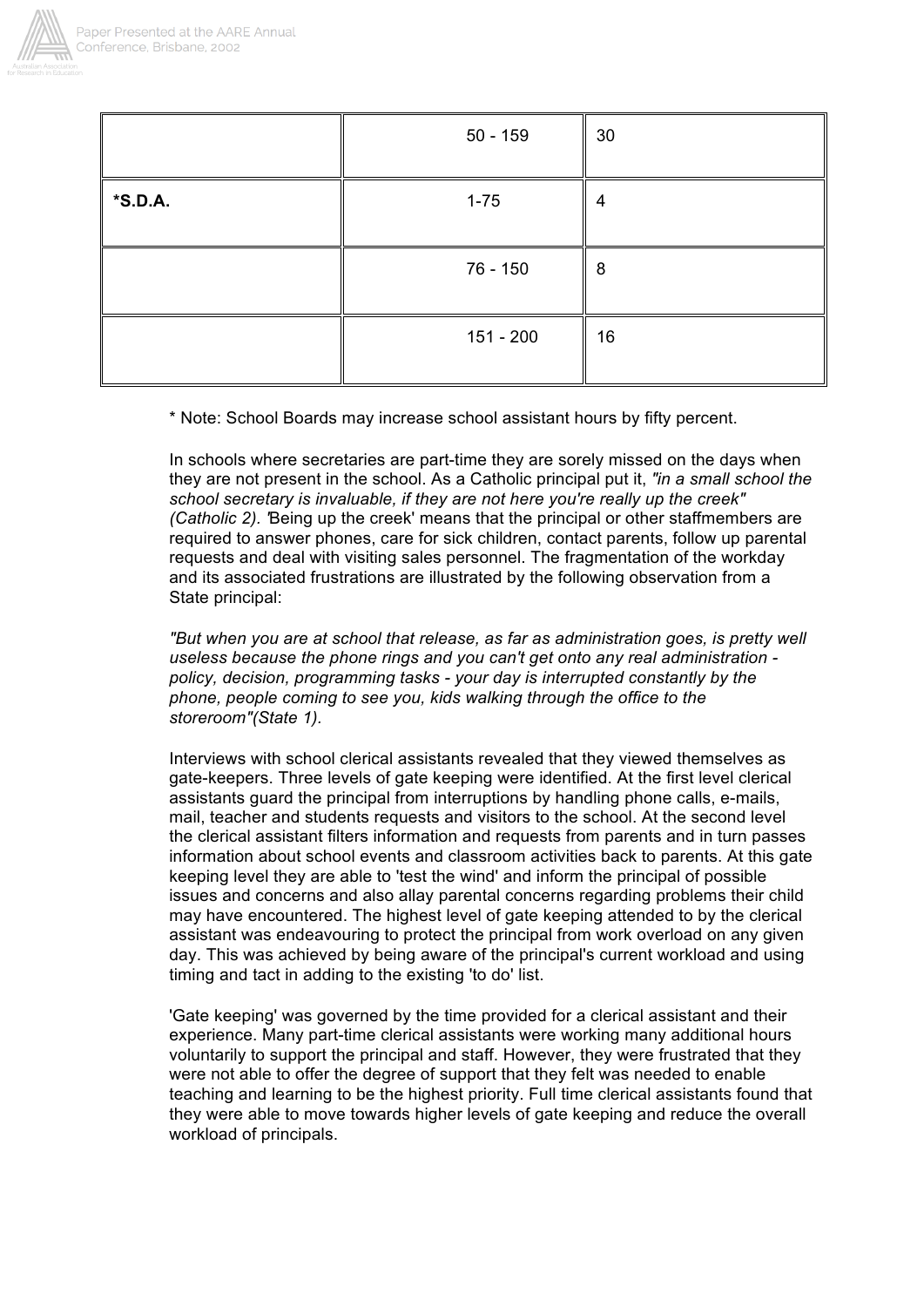

## **4. Size and Experience of Staff Team**

A key premise of school-based management is that it promotes participatory decisionmaking at the local level. Participatory decision-making is perceived to be the key to creating a democratic, collaborative and collegial school culture (Cuckle, 1998; David, 1995; Hellawell, 1991). Interestingly, smaller primary schools have traditionally been perceived as sites where cohesive staff teams operate. Principals are perceived by their staff as both the leader and as a professional colleague by virtue of their substantial classroom commitments (Wilson & McPake, 1998). The school 'team' is actively involved in planning and implementing all aspects of new initiatives. Such involvement enhances an understanding of the issues and engenders a greater commitment to decision making.

The challenge for small school principals is that accountability processes associated with devolution have increased the range of issues that require consultation - school development plans, rapid curriculum changes, assessment and reporting procedures, extensive policy development. This additional 'consultation' has been counter-productive in that it has intensified the workload of teaching principals and staff members (Dempster, 2000; Wylie, 1997) to the point where they feel that their classroom responsibilities are suffering (Hatton, 1995; Mulford & Hogan, 1999).

Limited staff numbers and no executive staff means that there are very few to whom one can to delegate the load of meeting new accountability requirements. As a Catholic principal interviewed pointed out, *"in a bigger school you could lob that off to another member of the executive team but there isn't anyone so you do it"(Catholic 2).* Teaching principals in their own way are gatekeepers of their teachers' sanity. They see their role as protecting teachers from tasks that will divert their attention from the classroom, yet at the same time they are required to meet system accountability expectations. Invariably the additional load falls on the teaching principal. The challenge for teaching principals is often heightened by young, inexperienced teachers being sent to small schools.

The lack of executive team, restricted opportunities to delegate, and inexperienced staff add significantly to the challenges teaching principals face in managing their dual roles. In addition it must be recognized that one "rogue" individual can easily undermine teamwork in a small school. One informant in the current study recounted, *"if someone does not want to be a part of that culture they can break a small school"(State 2).*

#### **Instructional Leadership Challenges**

Instructional leadership is a key aspect of a principal's role (Hallinger, 1992; 1996; Murphy, 1990). Teaching principals are perceived to be more involved in instructional leadership, than their non-teaching peers, by virtue of the fact that they are still intimately involved at the classroom level (Williamson and Galton, 1998; Vulliamy and Webb, 1995; Wildy & Dimmock, 1993). Their credibility as a classroom teacher strengthens their position as an instructional leader (Wylie, 1997). As one informant noted, "*you're in touch with the reality of life in a classroom" (Catholic 2).* However, it would appear that the intensification of the teaching principals' workload due to the growing range of management and accountability responsibilities has negatively impacted on their ability to function as instructional leaders.

Factors such as limited out of class time, no executive staff, a small teaching team, isolation and thinly spread advisory staff make it difficult for the teaching principal to keep up with curriculum implementation and documentation let alone new educational initiatives. While, on the positive side, it is generally easier to gain consensus and ownership of new initiatives leading to their smooth implementation, there are only so many initiatives that a small teaching staff is able to handle within a given timeframe. As one principal informant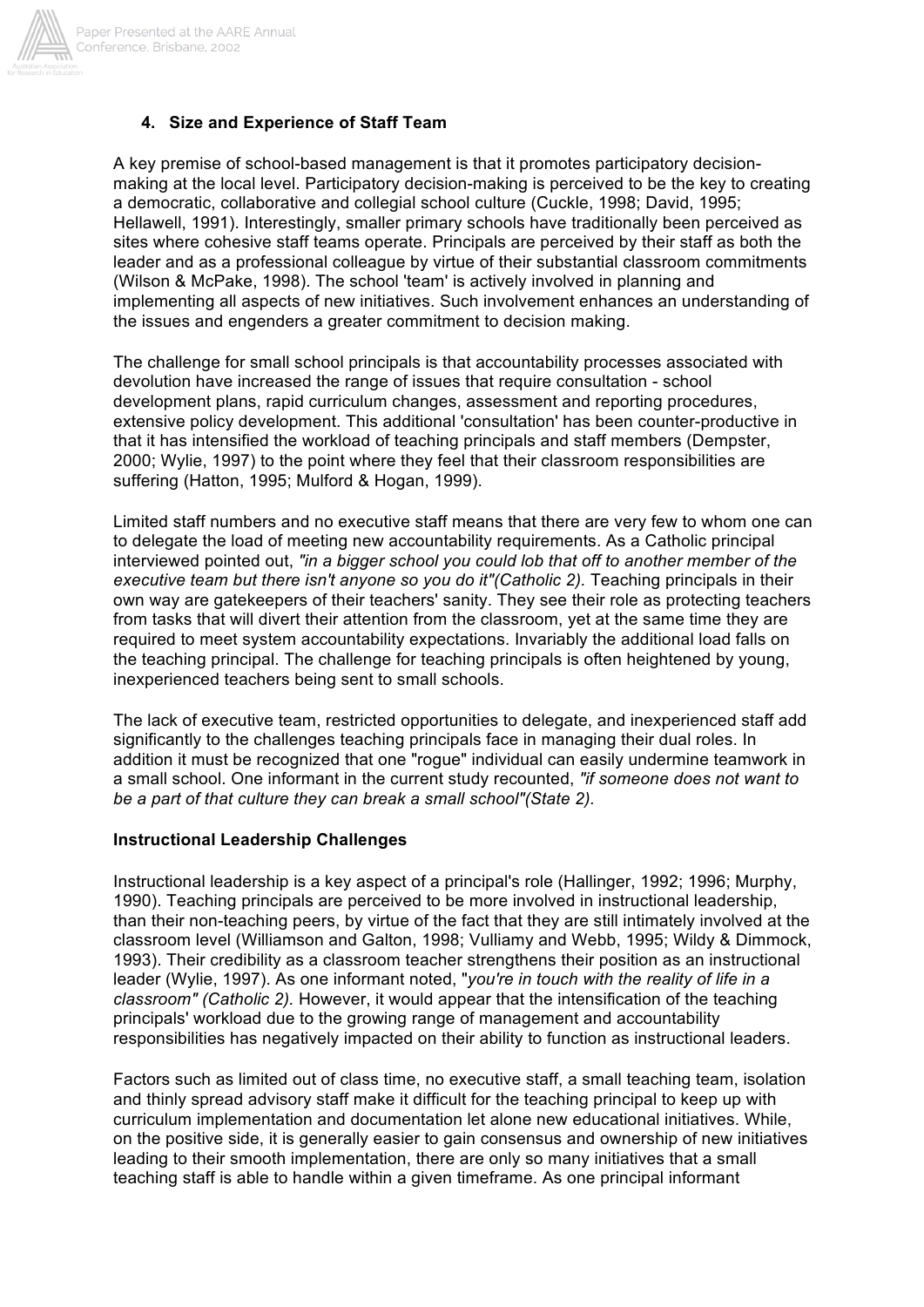

observed, *"we have a really good staff here but we find it very difficult to get everything done" (State 3).* It seems ironic that while school-based management was designed to ensure that systems were more responsive to the needs of individual schools and in turn enhance student learning, it appears that it has undermined the teaching principals' ability to be an instructional leader. The following comments by teaching principals are worthy of reflection:

*"I think the thing that really suffers is instructional leadership as well as your own class" (State 2).*

*"I simply can't find the time really to know what is happening in every class and that I think is an important part of any leader's job - to know what is happening in the school" (Catholic 2).*

*"I have to trust my staff that they are doing the job because I just don't have the time to visit their classes" (SDA 1).*

### **Professional Training and Support**

Traditionally small rural schools have been used as training grounds for educational leaders. Promotion to a teaching principalship was, and remains, primarily based on excellence in teaching. Demonstrated experience in some aspect of educational leadership was desired, but classroom performance dominated the criteria for advancement. Once in a teaching principalship, the school principal learnt to manage and lead through experience or through trial and error.

Principals interviewed from the three school systems in the study consistently reported that their induction programs were inadequate. The majority had no induction program and those who did felt that it was very general and not targeted to meet the unique needs of a small school. A State principal summed up systemic preparation,*"nobody prepares you for the teaching principalship because nobody understands it. People out there just close their eyes to it" (State 2).* Generally it is a matter of being*"thrown in the deep end"* as one Catholic principal put it (Catholic 2).

Once in the role the degree of support varied considerably across systems. Seventh- day Adventist teaching principals appreciated the support that their Education Directors provided on the limited number of occasions that they were able to spend at the school. However, they recognized that their Director was the only person in the region designated to cover all educational issues for both primary and secondary schools, and this left the teaching principal in an isolated position regarding professional support.

State principals felt particularly cut adrift with few support structures to assist them. The final report of the External Council of Review: Schools Renewal Program, (1994: 19) noted the original concept of small clusters of schools had been slowly "*eroded"* to the point where the District Director is unable to maintain the expected degree of involvement with all the schools now in their District. One State principal interviewed said he had not had the District Director visit his school in the five years of his principalship and it was generally felt that the District Directors role was now *"political and with a lot of time being spent putting out bush fires" (State 3).* Another State principal felt that "*as far as support from the District office, there is nothing, absolutely nothing" (State 2).* These perspectives may be tempered by the fact that the three State principals were in urban fringe areas where the focus of the District office may have been on the needs of larger schools. The situation may not be as dismal in rural areas.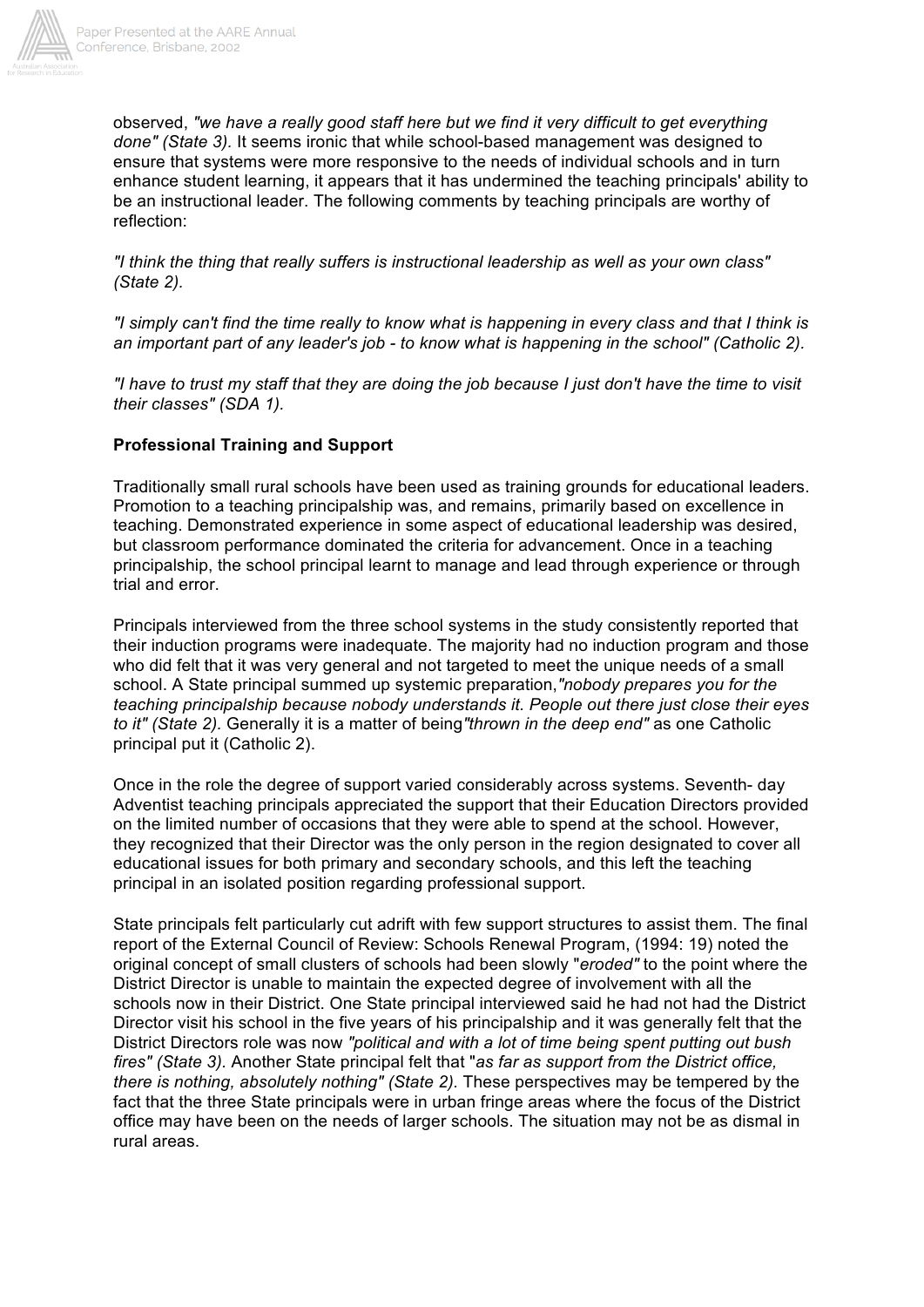

Principals interviewed in the Catholic school system spoke positively of the support and understanding that came from both their Diocesan Directors and regional consultants. The support of their consultant who has the specific role of offering professional support and guidance to a small cluster of principals was much appreciated. The positive mood of Catholic teaching principals is well summed up by this comment, *"at the District office there is any kind of support we need" (Catholic 1).*

Factors restricting the ability of teaching principals to participate in professional support and development activities at their disposal include limited professional development funds, lack of time due to class responsibilities and distance from professional development sites. State principals in particular commented on the lack of funds to participate in professional development activities, while Seventh-day Adventist principals found that there were very limited opportunities provided by their system. All teaching principals struggled with taking time away from their class and the expense that their absence generated as illustrated by a Seventh-day Adventist principal, *"one of the problems of small schools is if you want to take a day off to go to an in-service you're affecting so many areas. You're affecting a whole group of kids and you've got to get someone in and it tends to be expensive for the school" (SDA 2).*

Professional support structures that teaching primary principals found most valuable were mentoring relationships, peer support and professional associations. Such supports are largely absent for Seventh-day Adventist principals, however they are vital support mechanisms for principals in the other systems. Ways of improving professional support included funding and formalizing mentoring relationships, offering professional support targeting small schools and providing a periodic sabbatical to enable the teaching principal to catch up with curriculum and administrative policy development and to seek professional renewal.

#### **Community Involvement and Expectations**

Communities served by the teaching principals interviewed varied considerably with four being on the urban fringe, three in small country towns, one in a large country coastal centre, and one in an urban area. Principals felt that parents were supportive and willing to be involved in school activities. There was a strong sense of ownership of each school and Parents and Citizen Councils played an active role in raising much-needed funds for school resources.

Seventh-day Adventist and Catholic teaching principals found that they were more strongly involved in their communities by virtue of their strong links with the local parish. These principals often found that a significant portion of their weekend was taken in community involvement, adding to the complexity of their roles. Comments from these principals are illustrative:

*"I think this is because the school is one of the hubs of the community so there is more expected of us" (Catholic 2).*

*"If you are going to be in a small school, you're got to have a strong concept of community service" (Catholic 3).*

*"The expectation is that you will get involved in everything with your local church" (SDA 1).*

All principals noted that parental expectations of quality learning outcomes for their child/children were of prime importance. While they felt parents were prepared to cut the teaching principal a 'bit of slack', they were wary of spending too much time out of their class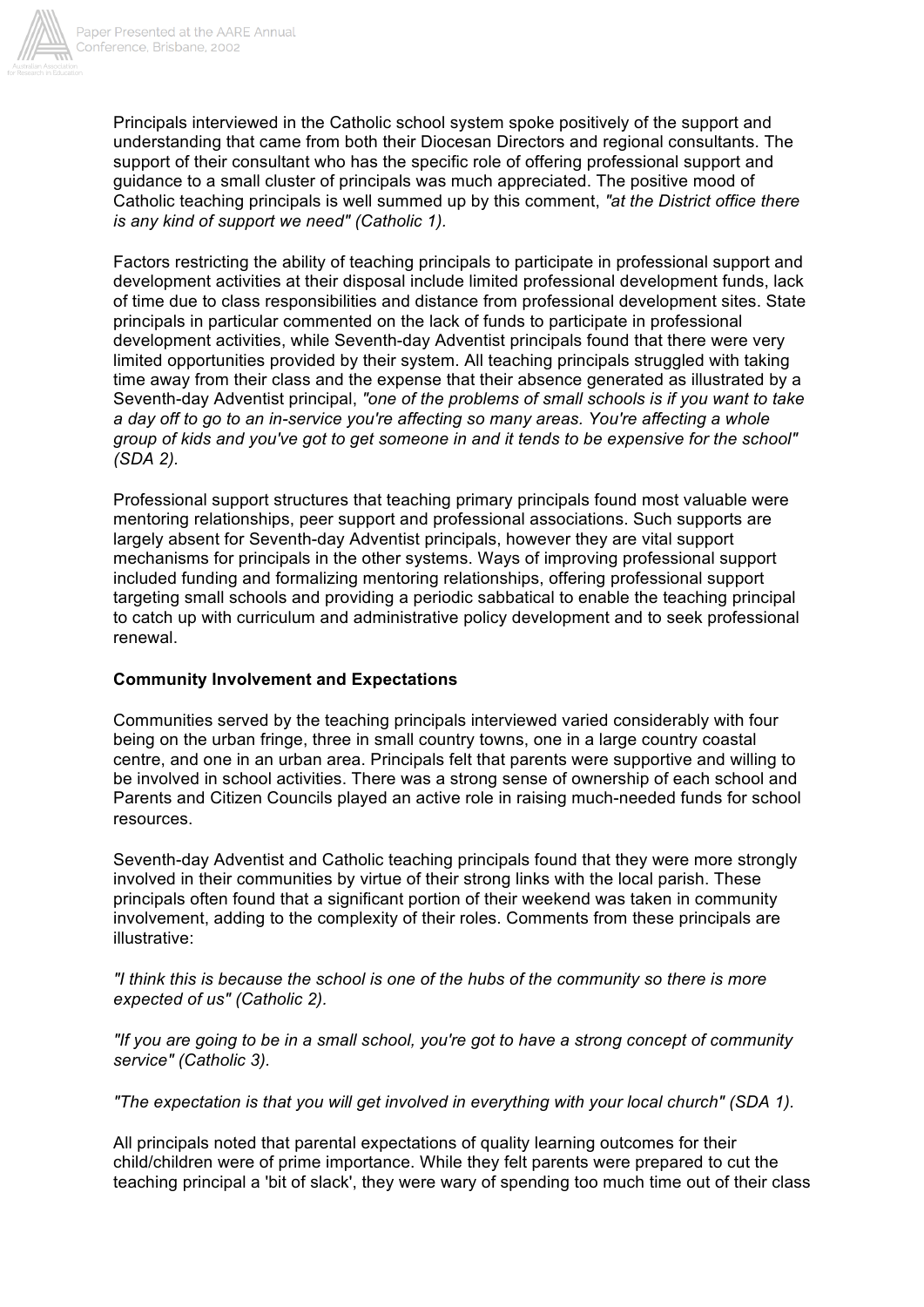

covering other issues. In a small community a great deal is expected of principals (Hill, 1993; Stevens, 1994) and they are as what one informant put it, *"under the observational channel all the time" (Catholic 2).* Parents are consumers who have learned to expect quality and this places the teaching principal who is endeavouring to cover their dual roles under considerable pressure. An added pressure that several principals noted was a trend towards being sought out by parents to offer support on student and personal welfare issues.

In the small schools studied parental involvement in school governance was limited. Catholic schools did not have School Councils while in State schools it is optional. Seventh-day Adventist schools have School Boards which have slowly been given increased discretionary powers over finance, and human and physical resources. The New South Wales External Council of Review (1994) noted community participation in State schools under Schools Renewal Strategies had been excellent with 1450 out of 2200 schools having formed School Councils.

In the current study all Seventh-day Adventist schools had School Boards and one State primary school had a School Council. While all principals appreciated the interest and involvement of parents involved in school governance, they found that generally they were left to carry the lion's share of the load, serving to intensify their workload. Such findings are similar to those for school governance patterns overseas (Evans, 1998; Wilson & Mc Pake, 1998; Wylie, 1997). The two State principals who, in consultation with their local communities, opted not to have School Councils believed that they were only a duplication of the role played by the Parent and Community Association and there wasn't enough energy in the school to run both bodies. As one State teaching principal put it, *"the parents have the opportunity to raise issues at the P&C meetings" (State 3).*

### **Career Directions**

Traditionally time spent in the principalship of a smaller primary school was a recognised way to gain promotional points and climb the ladder to a full time principalship (Dunning, 1993, Lester, 2001). With the introduction of merit selection procedures, teaching principals are finding the traditional pattern being challenged with many feeling that they may well end up trapped in a small primary school (Gamage, 1998). Seventh-day Adventist and Catholic principals interviewed were less concerned about this circumstance than their State counterparts. One State principal put it plainly *"a lot of small school principals feel they are going to be trapped in their schools for a long time no matter how good they are" (State 2).*

Teaching principals interviewed had mixed feelings about the time they were spending in a small primary school. Most felt that the grounding they received in a small school was excellent preparation for a more senior role, but that this was not recognized when it came to promotional interviews. A Catholic principal aired a common view that, *"there is a snobbery attached to the size of the school" (Catholic 3)*, and that deputies and assistant principals who had spent time in large schools were being given preference. Some were also annoyed at the lower level of remuneration teaching principals received, feeling that the complexities of their roles were not rewarded.

Wilson and McPake (1998) identified two groups of teaching principals - ambitious and satisfied. Ambitious principals viewed their time in a small school as a route to 'bigger' things and were prepared to tolerate heavy workloads and high stress levels in order to achieve this goal. Five principals interviewed for this study could be included in this category and their frustration at not gaining recognition was evident, as the following comments illustrate:

*"They are loathe to move you because they know they can't get the same caliber of person to replace you" (Catholic 3).*